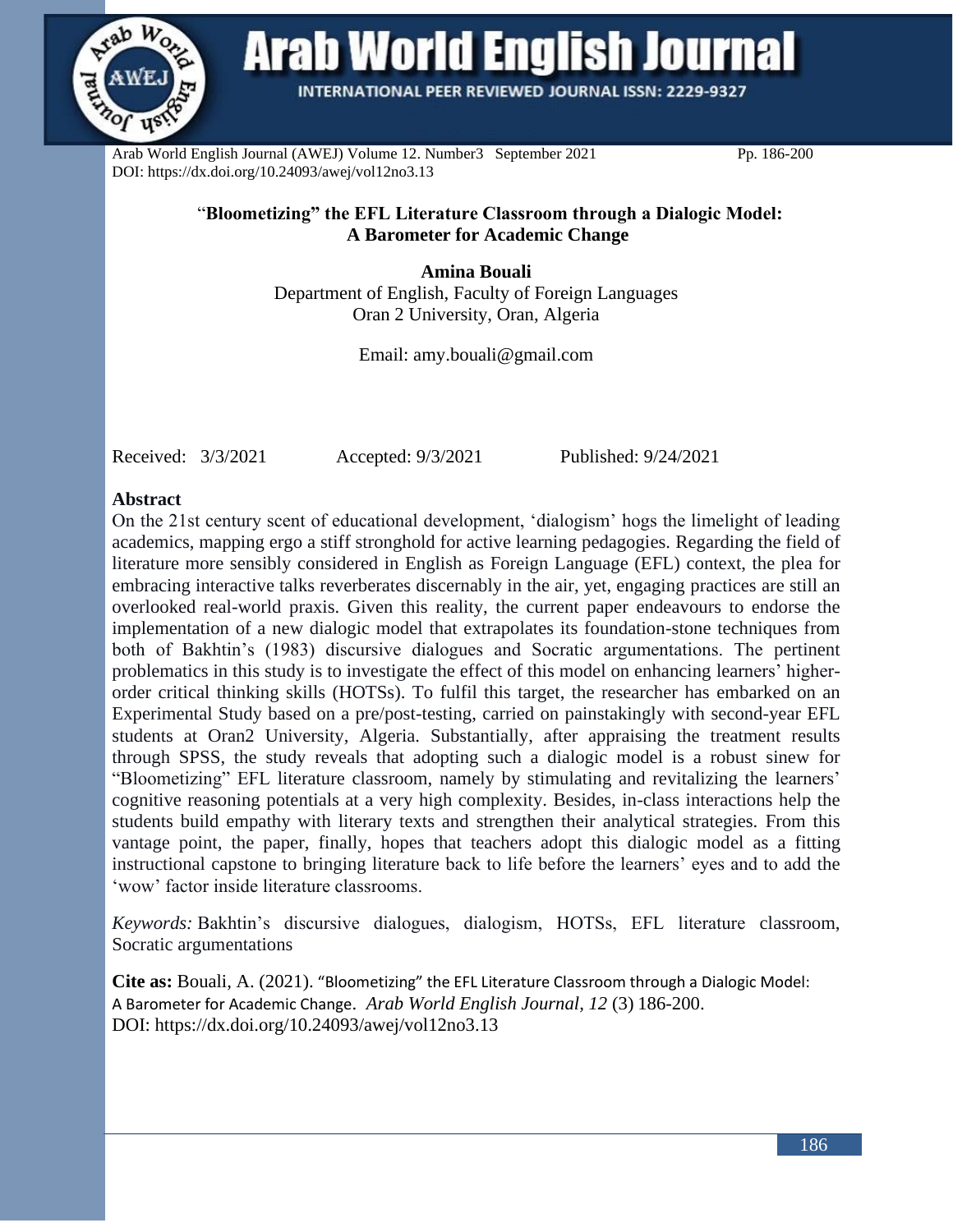## **Introduction**

In an unpreceded epoch of globalization and a race against the clock development interfering with the very minutiae of individualists' hectic life and multifarious spheres of influence, not least education, the academy is in transition to democracy. Correspondingly, many transmissive modes of teaching have started gradually to lose their academic rigour underpinning plenty of room for liberal active learning. Beginning at the outset of the 21<sup>st</sup> century, interests in active teaching stem rather abruptly offering a robust boost for restoring education to the former glorious theory of dialogism, pioneered in the most inspiring studies of Vygotsky (1962), Freire (1985), and Bakhtin (1983). In their complementary prevailing assumptions, those prominent researchers —renowned for considerable stature and longstanding career in the field of dialogism— have conveyed a distinguishingly evidenced reality that language is, overall, a socio-ideological (Bakhtin) or socio-cultural phenomenon (Vygotsky). It is held from their version of thoughts that language is a constructive process created through the reciprocate transmission of beliefs, ideas, and values exchanged between two or more speakers in a given speech community. The strongest claims in this line consider the semantics of words as a matter of societal consensus stemming chiefly from respect, equality, and involvement shared between homogeneous culture(s) (Renshaw, 2004). From a pro side, Bakhtin's resonating theory may be credited with extraordinary quantities of wisdom and personal visualisation exerting a positive influence on modern pedagogy. One of his vital contributions to teaching is that many monologic, uni-volcanist and passive habits of learning are currently eschewed in favour of teaching dynamism and students-centredness. This implies that fostering dialogues inside classes is, in the 21st century, eulogised as the boon rather than the bane for today's mainstream education. For instance, classroom talks are recently defined as a sinew strategy that is likely helpful in enhancing advanced language proficiency, and stimulating meta-level reflections at higher-level complexity (Murphy, Wilkinson, Soter, Hennessey, & Alexander, 2009; Reznitskaya et al., 2009).

However, when lifting the eyes to this momentous method of study pertinent to L2 teaching, it becomes visible that Bakhtin's Dialogism has stepped up from shadow into luminosity. Nevertheless, this beam of light could only brighten a diminutive deal of space in the world of didactics today. This is to say, as the literature suggests, a dialogic model of teaching is recommended as a state-of-the-art framework. It facilitates the operational flow of open, spontaneous, and in-depth exchange of thoughts in such an efficient way that can in and of itself spur multi-dynamic cognitive abilities and help to strengthen the students' empathy with the literary texts; intellectually (Seymour, Thanos, Newell, & Bloome, 2020) and emotionally (Weigand, 2004). Nonetheless, albeit the full-scale plea for embracing dialogism as an effective teaching alternative at schools, obsolete protocols are still grinding on very actively at work (Reznitskaya, 2012). In other words, by virtue of outdated teaching mindsets (reluctancy for a change), some teachers are still refusing to get dragged from their puritanical ivory towers to come down-to-earth where practical and involving strategies are compellingly inevitable, thereby, a teacher-students crack appears persistently jeopardising and critical (Wolfe & Alexander, 2009).

From another gloomy corner, the previously established research divulges diffracted spectra of attitudes regarding how to apply dialogic practices inside the classroom, culminating into three teaching paradigms: (1) dialogue as a "scaffolding" instruction, where contingency and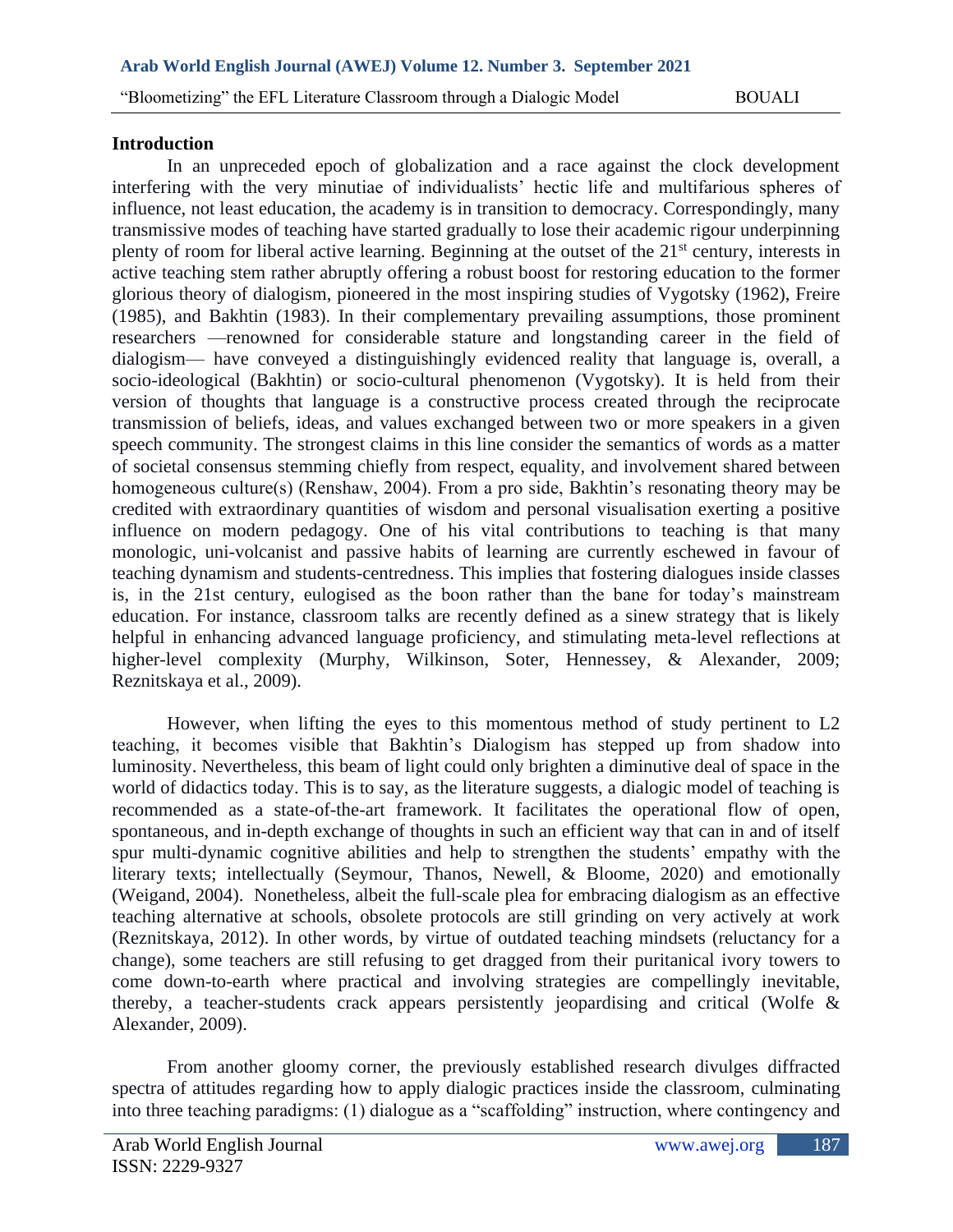"Bloometizing" the EFL Literature Classroom through a Dialogic Model BOUALI

reflectiveness of interaction take place between two participants; one is the guide, and the other one accomplishes the same challenging assignment. (2) Dialogue as a conversation: talks are undertaken in a community learning milieu where questions are directed to help the learners share their knowledge, taste and opinions in such a vital way that aims to restore harmony and consensus. 3/ Dialogue as an inquiry: interaction is a kind of collective debate and conflict that arise through an individually posed question, then debates set in small groups to search for a solution. Finally, the students work collaboratively to discuss and report the findings (Renshaw, 2004). Practically speaking, none of those previous studies taps into different dialogic teaching forms to foreground an integrative dialogic model leaving a chasm in pedagogy. Painstakingly, it is somehow between the Scylla of practical hangover and the Charybdis of deficiency where this study shapes the niche. Its chief objective is to resurrect Dialogism as a core teaching framework inside EFL literature classes, incorporating some professional development activities that create a borderland between Bakhtin's power of discursive talks and the Socratic unique philosophy of argumentation. The idea is to gauge whether this template model can transform into a powerful medium of instruction to teaching literature that may help reconfigure the learners' habits of mind. To reach these ends, the empirical study carried out along the lines of this paper targets to answer the following research questions:

- 1. What is the effect of teaching literature through a dialogic teaching model on EFL students' critical thinking skills?
- 2. Does in-class debates and conflicts help to deepen students' understanding and interaction with the literary texts critically?

However, before delving into this research paper's empirical study, it is enormously crucial to capture a bird's eye view on the main definitions of the term 'dialogism' and its possible applications in EFL literature classrooms.

# **Dialogism and Second Language Teaching**

In its broadest sense, dialogism is a fashionable ideal in the world of didactics today, which advocates collaboration and reflexive interaction between all the learners in the class. Interestingly, this new trend in language teaching has been settled on by extrapolation from tempestuous studies conducted on the social perception of the language; lately termed Dialogicality (Dialogism). It has inadvertently given an enormous build-up of language and literature learning in some years since.

In light of the recent interest in dialogism among L2 scholars, explorers on the field locate the genesis of the theory in Russian philologist Bakhti's coining of the term dialogicality (Koschmann, 2015). Bakhtin's notion of dialogism aims fundamentally to showcase the sociocognitive function of the language and its paramountcy over human customary conversations and cognition (Kozulin, 1996). Stricto sensu, the bedrock of dialogism, partaking roughly in the enormously influential ideas of Bakhtin, is one that dialogue is a genuine demonstration of reality and the living prism of common sense. It is only "born between people collectively searching for truth, in the process of their dialogic interaction" (Bakhtin, 1984, p. 110). Ideas as such foreground admittedly a liaison between language studies and literature. As related to the study of narrative discourses, a parade of universally fictional novels seem to employ a multivoiced fiction technique that reinforces the systematic social network between spatial and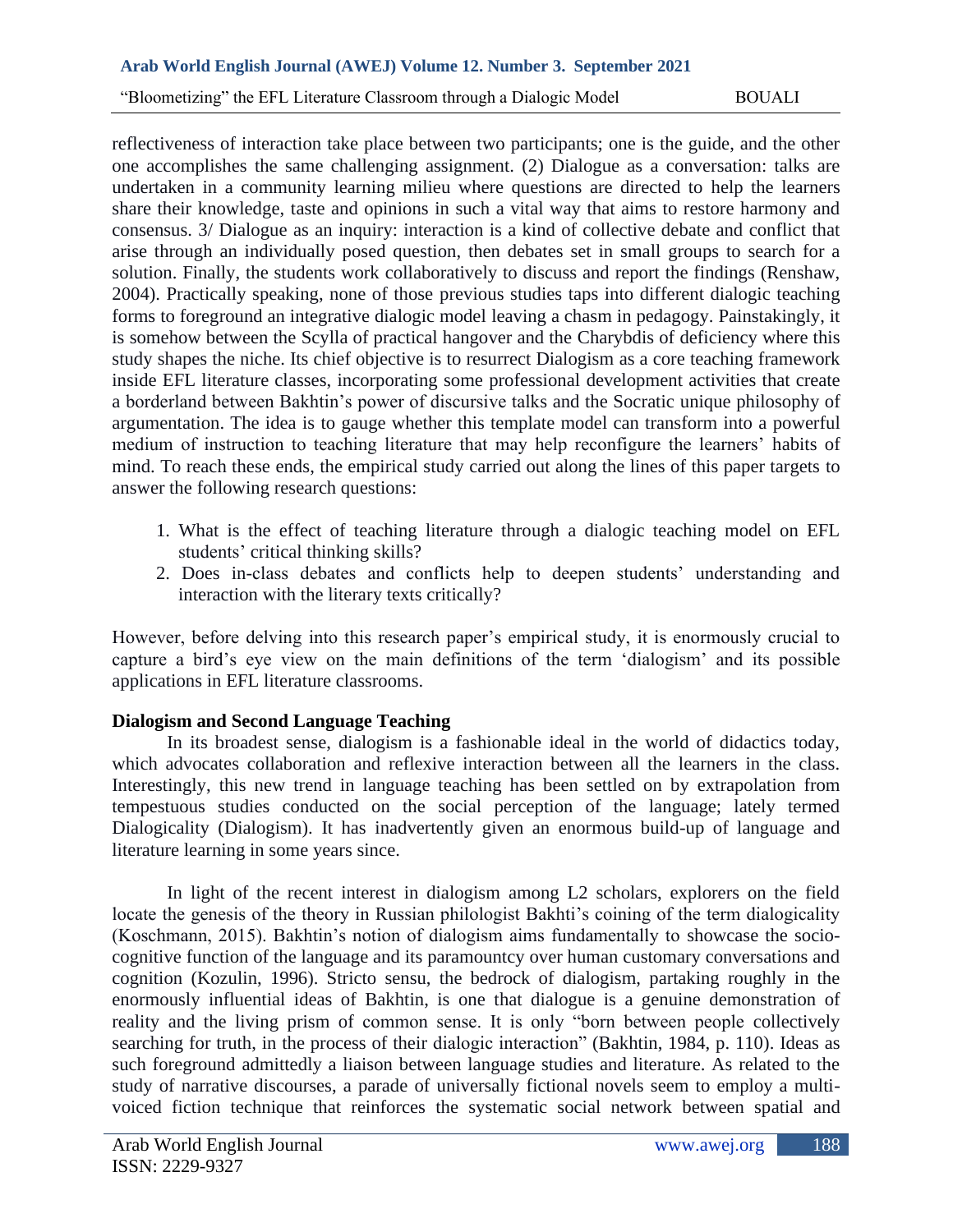temporal discourses. Dialogism, ergo, serves as the vein that resonates with aesthetic wisdom. It frequently helps to capture scrupulously the intermeshing links between texts, and therefore, grappling the polyphonous voices reverberating within and across specific utterances (Koschmann, 2015).

Irrefutably, Bakhtin's dialogism has issued the cardinal framework of thoughts that becomes engendered not only in sociolinguists and literary scholars' casts of mind but also among academics. Importantly, sparked interest in dialogism has been first divulged by the Brazilian Marxist educator Paulo Freire, an ardent disciple of liberal teaching values against dictatorial education. In his illustrious seminal work of reference *Pedagogy of the Oppressed* (1970), Freire released the imperialistic ideology of 'Banking' utilized metaphorically to personify the students as investment 'banks'. Banking thus is a newly minted philosophy to learning that symbolises "learners' receiving knowledge passively as empty vessels from the teacher, who is supposed to be store-house of knowledge, in the traditional teacher-centred classroom" (Alam, 2013, p. 27). Pitifully then, the passivity prevalent in this strategy may cause mental and physical paralysis in the students. As for Freire himself, banking is an imperialistic ideology inflicted cruelly on the learners, who are compelled to digest the thoughts of the teacher blindly forbearing a parrot-fashion (Friere, 2000).

Leading rebellion against those flagrantly dormant teaching styles, Freire & Shor (1987) have eloquently maintained the right of academic emancipation and the need to foster discussion-based strategies as a means of establishing a check-and-balance relation between the teacher and the learners inside classes. Led by this creed, they both define dialogue as

A moment where humans meet to reflect on their reality as they make and remake it [...] dialogue seals the relationship between the cognitive subjects, those who know, and who try to know ... dialogue is the sealing together of the teacher and the students in the joint act of knowing and re-knowing the object of study. (pp. 98-100)

By way of inference, dialogues are deemed a contemplative remapping of reality, based mostly on vital personal experiences. However, to summon up the learners to participate, teachers are pled to animate their classrooms through rigorous and lively talks, which sustain the students to discover the materials and themes of learning by themselves in a mutually dynamic fashion.

By and by, Freire's pedagogy of liberation and hope could quite promptly instil curiosity in contemporary applied linguists, who inaugurate sedulous attempts to depict the term "dialogism," as a good point of reference *per se*. For instance, Reznitskaya and Gregory (2013) define dialogic teaching as "a pedagogical approach that involves students in the collaborative construction of meaning and is characterised by shared control over the key aspects of classroom discourse" (p. 114). Besides, other scholars find in-class debates a constructive teaching methodology that involves learners of multiple learning styles and competence to participate in a collective milieu, reaching thus a fitting capstone of self-discovery and heuristic thinking (Alexander, 2020; Fenner, 2001; Skidmore & Murakami, 2016). Analogously, dialogism embodies the drawing power for urging the learners to collaborate through harmonious, dynamic and productive discussions, which are apt to help them stimulate their communicative language competence and critical thinking (Littleton & Howe, 2010), problem-solving skills, and inculcate a spirit of responsibility and leadership (Littleton & Mercer, 2013; Lyle, 2008). Therefore, it is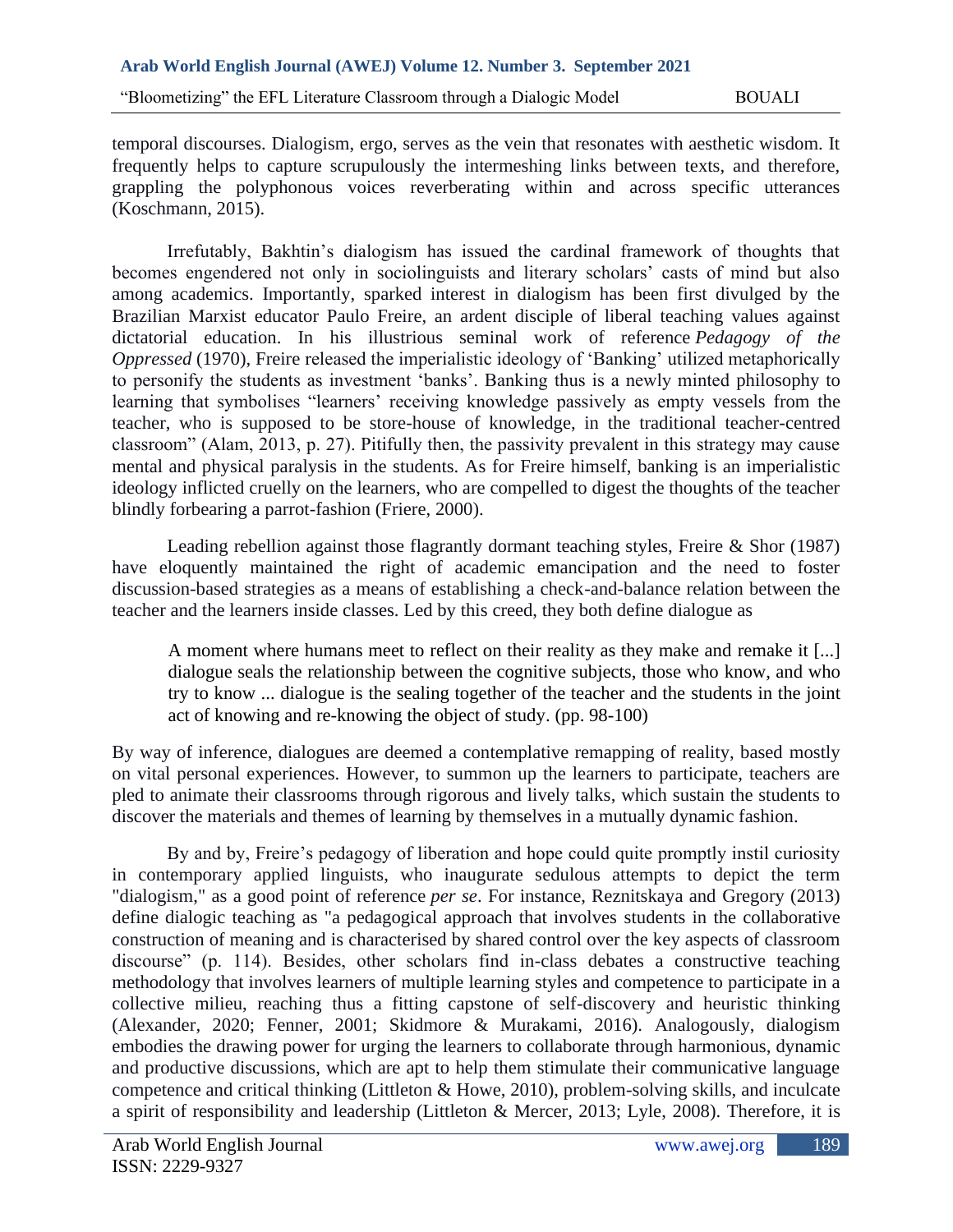fair to say that a significant body of ground-breaking ideologies invested in dialogism has not just put flesh on the bare bones of the modern classroom, but it has also brought conspicuously the term 'dialogue' blazoned across the strip of ESL.

## **Dialogism and Literature Classroom**

Dialogism and literature are intermeshing streams in themselves, for most literary texts are peculiarly dynamic semiotic products, which are only permeated throughout a deep personal commitment and self stylistic judgements. Unboundedly, as springing full-blown from Bakhtin's mind, the text is not to take as truly self-sufficient narrative, but as a mosaic spectrum of borrowed literary voices, undercurrents, and nourishing thoughts without which rhetorical power slackens off. It is interilluminating meeting space between distantly subtle brains communicating from else space and era. As described by Bakhtin (2014), "every novel is a dialogized system made up of the images of "languages," styles and consciousnesses that are concrete and inseparable from language" (p. 247). In this account, the living mixture of colourful voices of skirmishing and concord on the borders suggest that the only way to penetrate a discourse is to pore over its context through the eyes of someone else's language building system (Bakhtin, 2014). This is to allude to the fact that dissolving of the intricate threads of meaning across literature, time and space, does not imply only socio-cultural imperialistic scrutiny of literariness but also invites the readers to discuss the deeply-entrenched voices of the mind to listen with tact and thoughtfulness to their articulated words as to their sighs and silences (Schultz, 2001). So, dialogues are regarded as a food-for-thought mechanism, an open variegated venue for stimulating discussions and in-class debates, capitalizing upon socio-cultural and aesthetic responses to the texts (Delanoy, 2005).

In literature education parlance, emphasis on 'dialogism' plays a crucial role above all other teaching practices, for this latter grants a high valuation on the critical scrutiny of literary texts. As a vigorous source of inspiration, dialogic teaching has underpinned a stiff buttress to Rosenblatt's Reader-Response Theory (1938, 1978); a commonly stimulating strategy in the late 1960s that immensely impresses inspiring ideas on how to respond to arts. To Rosenblatt's thesis, any literary text is a lacklustre, lifeless, and senseless organic frame, before the reader who shows up to endow life to text by actively constructing entailments and value judgements. Therefore, interpretive empathy enables the replenishment of meaning. Given the meta-textual power of the narratives, it is highly recommended that the implementation of dialogues in various pedagogical contexts deepens the understanding of the literary work in so many ways, in the sense that the reader draws on both his nostalgic experiences and those emotions he lives out along the reading process, there where meaning flows out of both banks, the purely personal reactions and inherited or culturally conditioned ways of reading (Larson, 2009).

On the other end of the spectrum, some theoreticians advocate the view that the integration of students-students interactions during the analysis of literary works is a robust booster to English language development. They have prolific fruitful impacts on how adults install their intrinsic communicative language faculties in ingeniously occurring conversations, and how they arrange words in written compositions using a high-level style (Wells, 2009). In the same vein, Ferguson and Young (1996) highlight the importance of patterned dialogues and improvisation inside literature classes in enhancing the narrative genre of collaboration and reinforcing the internalisation of English language infrastructure. With the same favourable note,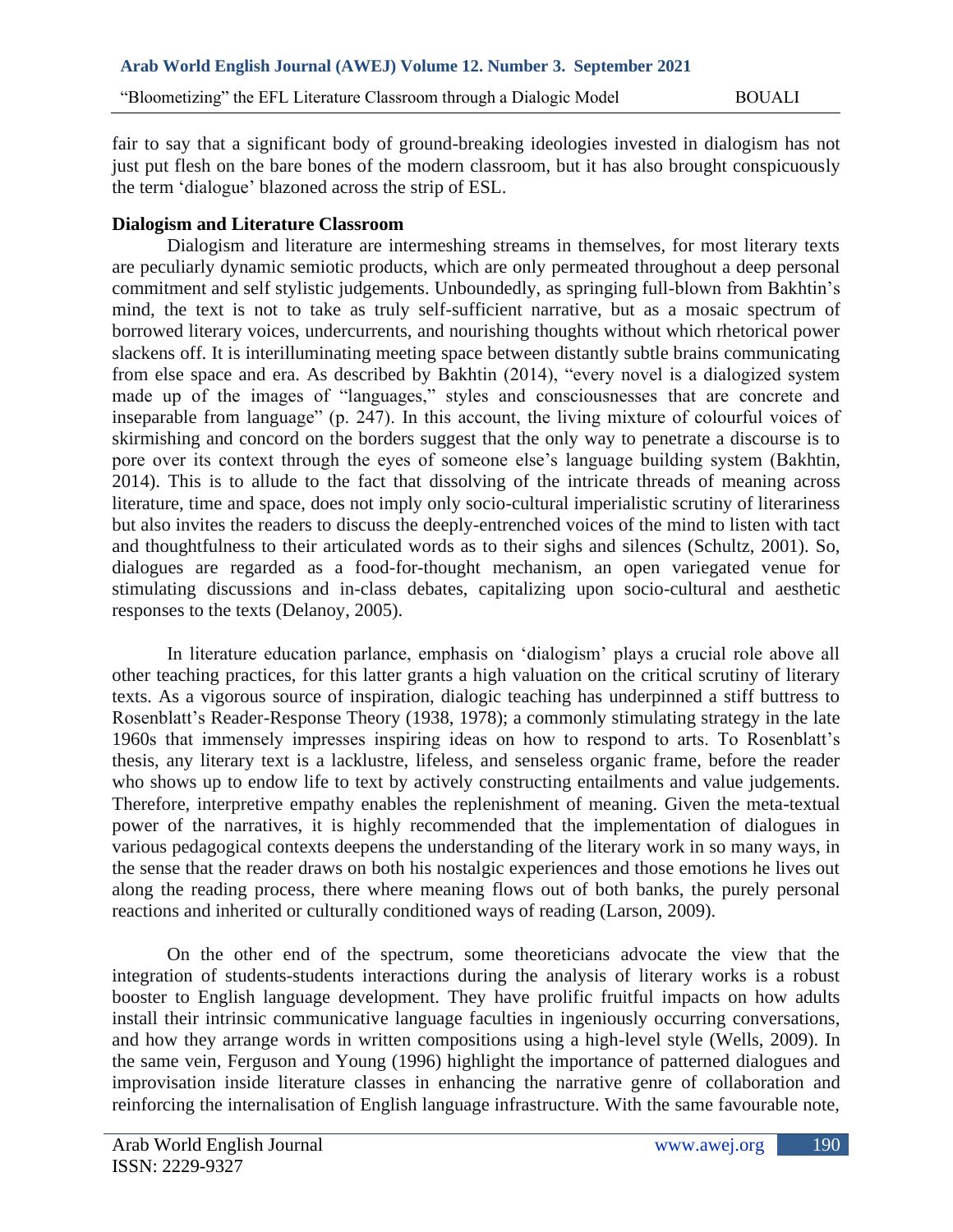the value of discussions is also celebrated for its capability to emphasise ethical and ethnical forms of speculation upon the texts that can be very beneficial for promoting more openmindedness and tolerant breadth of vision to other's cultures (Morgan & Cain, 2000). Succinctly, dialogism in literature classrooms is often considered a barometer for *bona fide* social and academic change. It allows a nudge in the right direction towards a free learning spirit, which would have never been so autonomous through passive teaching means (Skidmore & Murakami, 2016).

Practically speaking, multivariate trajectories of conjectures seem to correlate regarding how to apply dialogism effectively inside classes, literary or otherwise. These shifting sands in researchers' perspectives had either abide by Bakhtin's symphonic dialogues, or Socratic argumentative pedagogy, which are often conceived of as an antithetical strategy to each other (Renshaw, 20). The first method is extrapolated from a socio-cultural model of instruction, which aims to cultivate a sense of harmony, collaboration and communication between the students inside the classroom. It is a community language teaching strategy, which permeates the learners to work in two or more group discussions within which communication circulates throughout an interactive "peace-making" system. Noteworthy, this genre of dialogism encourages interactional practices that are more explanatory than exploratory, and are mostly base on the study of language that has a primary community-building role in the process of learning. Through this fashion, the learners ventriloquise other teachers, texts, or learners' accents, values and beliefs to build their own interventions and entailment of concepts. Therefore, the reception of knowledge is inferred passively from varied language resources, either a pearl of stored wisdom or other participants' illumination in the class.

Dissimilarly, Socratic Questioning or inquiry-based conflicts is a kind of digging-deeper activity, which embodies "Socrates' belief in the power of asking questions, prize inquiry over information and discussion over debate" (Delic & Becirovic, 2016, p. 514). It is a method that invests in the potential of collisions and debates (Hermeneutics) in enriching the visualisation of literature and culture, and also in sharpening the students' critical and cognitive thinking skills. In this flash of enlightenment, thinking looks like in philosophy, it is fuelled by the uncanny power of questioning and not by the rightness of answering what the learners would strive to find or create. As delineated by Elder and Paul (1998), "questions define tasks, express problems and delineate issues", whereas answers "signal a full stop in thought" (p. 297). More importantly, this strategy is often underlined by the following characteristics: 1/ Thinking is prioritised over conversing and new inquiries over deep-dyed perspectives, 2/ Students are provoked to enquire and to reason by themselves, rather than depending on grounded authority or accepted opinions for their knowledge, 3/ Active construction of facts and the application of reasoned argumentation to explore centrifugal cultural and parodic rhetorical ends, 4/ Learners work away from that original intentions, struggling against boundaries and conventions, 5/ the teacher plays the role of a 'gadfly' for his students. He teases them with brainteasing questions to help them construct meaning by themselves that collides mostly with others' perspectives.

# **Dialogism, Critical Thinking, and Literature Classroom**

In academic parlance, critical thinking is a catchy term that means for McPeck (1981) "the propensity and skill to engage in an activity with reflective scepticism" (p. 8). It also signifies self-oriented, self-dependent, and self-monitored reasoning, which necessitates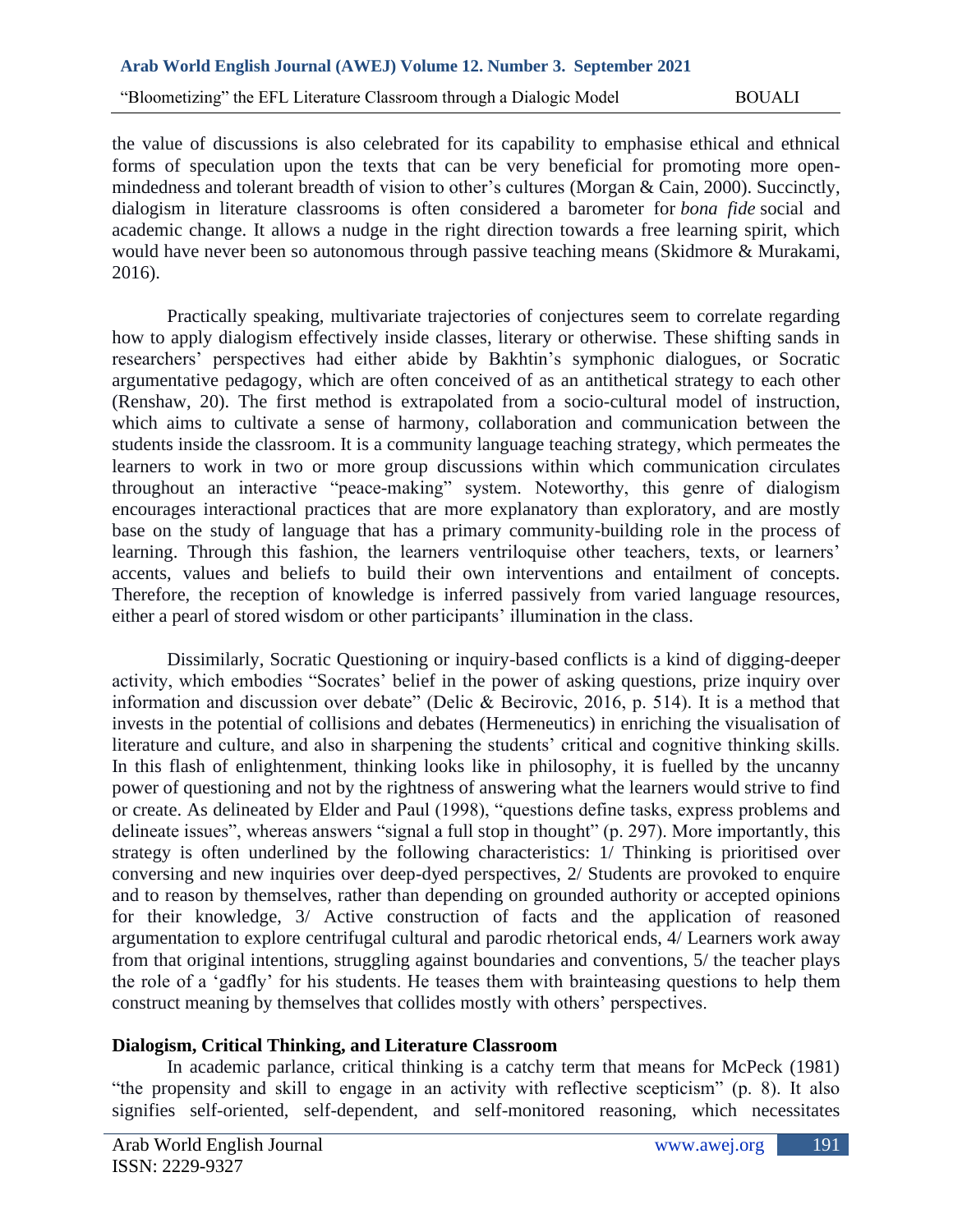"Bloometizing" the EFL Literature Classroom through a Dialogic Model BOUALI

fastidious levels of excellence and thoughtful command of their utilisation (Paul & Elder, 2003). Dialogues and critical thinking have consensually been intermeshing in themselves, in the sublime conviction that the exploration of literature nurtures students' subtlely sophisticated activities of mind; what Bloom refers to as (HOTSs). Indebtedly, Bloom is credited for developing the primary common cognitive skills in learning in his widely referenced book Taxonomy of Educational Objectives. His stratification of HOTSs captures the aptitude to think critically in two levels: lower-order level, overlapping knowledge (the retention of specific facts), and comprehension (the ability to understand the meaning of these facts), and a higherlevel that straddles application (involves students to use knowledge, skills, or techniques in new contexts), analysis (ability to draw a distinction between fact and opinion and raise questions to get information that answers or solves problems), synthesis (generate novel ideas and to seek alternative orientation of life), and evaluation (deliberate upon certain aspects of life, and appraise their value in a new context). HOTSs, as Bloom advocates, are ideally paramount pace to ensure the active learners' engagement in the complexities of literary analysis and criticism ("Bloom's Taxonomy of Educational Objectives", n.d.).

Advocating the interplay between education, literature and critical thinking, further studies have drawn upon the clout of the negotiation of textual meanings in forging a futile seedbed for intensive and illuminative critical readings (Morgan & Cain, 2000), synthetic thinking, and augmented reflective thinking potentialities (Hayes, 1990; Strickland, Dillon, Funkhouser, Glick, & Rogers, 1989). As construed by Langer (1995), the very idea of goading on the students to map their own envisionment out of the texts will permeate them "to explore new horizons, and consequently, enter the realm of "literary thinking" (p. 57). Apropos of the applied models related to dialogism, researchers have made some experiments to show the effect of literary-directed dialogues on learners' critical thinking. For instance, Hayes (1990) confers that using Bakhtin's dialogic model should build on eight phases, which support the learners to reflect on reading on their own by sharing, judging, and comparing their arguments to those of others. This strategy will allow the students to deepen their evolving meaning of both literature and critical thinking. In the same vein, Commeyras (1993) considers the employment of instructional conversations yoked with discussion webs an effective strategy to promote students' HOTSs, which in turn, help them discover what is behind the scenes of passages; interpreting, illustrating, and founding aesthetic judgements on multifarious aspects and issues related to themes, characterisation, tone, and so on.

On the other hand, some scholars like Seymour et al. have sketched a prescriptive teaching method based on the pedestal of Socratic Dialogic Literary Argumentation. To their mind, argumentative conversations is a "bounce off" —"arguing-to-learn"— tactic of learning in literacy classes. Its value resides in its potency to bring learners from the entire corners of the class talking and debating collaboratively in a way that helps them come to terms with each other's deviant viewpoints, to penetrate the membrane covering the literary cortex profoundly, and to better reconcile with themselves and the world surrounding (Seymour et al., 2020). Admittedly, the idea of tracing the most recent stamps of advancements in this area of concern is to appraise the degree of the pedagogical progress achieved, draw links, and then expose the gap. What is transparently neglected in the area of literature teaching vis-a-vis dialogism is the role of conversations and conflicts together to add rigour in the analysis of literature, and enhance learners' HOTSs. To imbue this chasm, the researcher will endorse a dialogic model that taps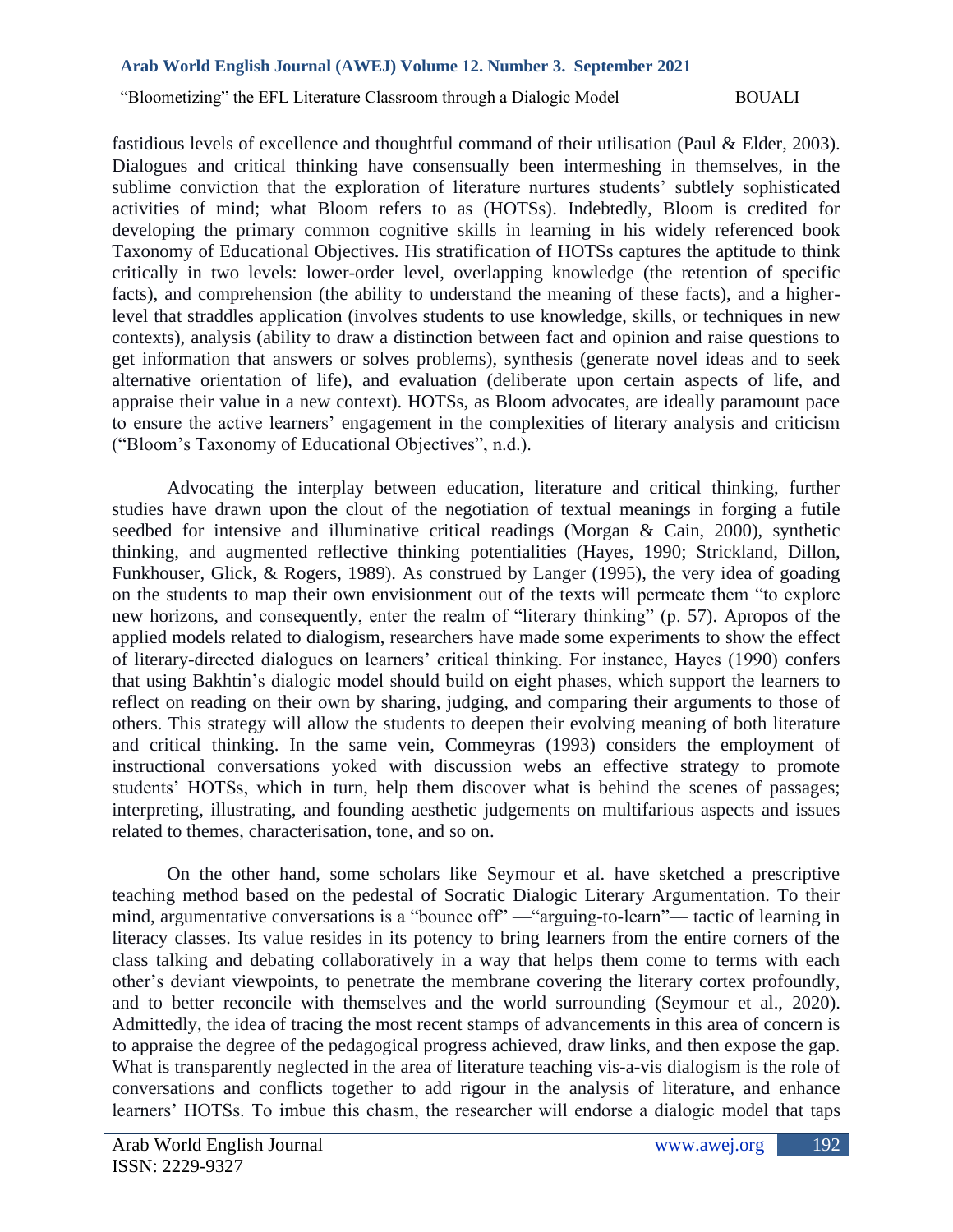into Bakhtin and Socratic paradoxical theoretical resources by putting them constructively downto-earth. The fulcrum of the whole study is to examine the effect of inquiry dialogues on learners' HOTSs and what quintessentially animating debates can contribute to the diagnosis of the literary discourses in general.

#### **Research Methodology**

#### *Design*

The experimenter has partaken in a true experimental design by anchoring in cause-andeffect treatment and random assignment. In this process, the participants have set randomly in two tests (pre and posttest), and then their grades had been assessed before and after an intervention of change had been manipulated.

#### *Participants*

Participants that act as guinea pigs for the current research are 32 students studying in the English department at Mohamed Ben Ahmed, Oran2 University (Algeria). Those participants had been the experimenter's students in Literary studies courses all over the academic year 2018- 2019. Most of them reveal a great deal of persistence and willingness to take part in this experimental experience.

## *Procedures*

For this study, the experimenter has opted for two literature pieces: the classical poem "The Raven" by Edgar Allan Poe, and the autobiographical *Slave Narrative: Narrative of the Life of Frederick Douglass, an American Slave*. To fulfil this target, the participants had assisted in two tutorials for each literary work, followed by two tutorials of the experiment. To measure any change in the participants' cognitive skills, the inquirer used a language-based technique before the intervention, which capitalised upon a stylistic analysis of the texts carried out in a transmissive learning mood, after those initiative courses, the examinees set for a pre-test (see Appendix A). Afterwards, the same sampling attended extra tutorials in which the classroom was divided into circles composed of ten students; each circle-group works collaboratively through a dialogic model (see Table 1). Following the experiment, the researcher monitored a second test (posttest) to assess the participants' development of outcome after the investigation (see Appendix B).

Table 1. *Instructive processes of the treatment*

|                      | Methods                                                        | Procedures                                                                                                                                                                                                                                                                                                                                                                       |
|----------------------|----------------------------------------------------------------|----------------------------------------------------------------------------------------------------------------------------------------------------------------------------------------------------------------------------------------------------------------------------------------------------------------------------------------------------------------------------------|
| Before<br>Treatment  | Language-<br>based<br>Approach<br>Teacher-<br>centred<br>Model | - The students read a poem or a passage from a narrative in<br>colouring voices.<br>- The teacher explains the text by stressing the content (theme,<br>general ideas, and plot), and the form (literary devices,<br>language structure, tone and atmosphere).                                                                                                                   |
| During<br>Experiment | Heuristic<br>Approach<br>$\triangle$<br>Dialogic<br>Model      | Phase One: (Discursive Talks)<br><i>Defining</i> the problem [question, topic, issue];<br>The learners respond in a collaborative fashion; gathering all<br>current knowledge, reasoning together, then generating<br>common insights into the problem<br><i>Resolving</i> an issue by working toward a common vocabulary.<br>Creating a common-ground interpretation of meaning |
|                      |                                                                | Phase Two (Argumentation)<br>- Students discuss new intricate plot in the materials under<br>study<br>Immersion in lively debates that instigate conflicts where<br>learners express a critical opinion about culural, or rhetorical<br>issue.<br>Constuction of new knowledge generated from different<br>perspectives <i>(confirming or refuting</i> the proposed solution).   |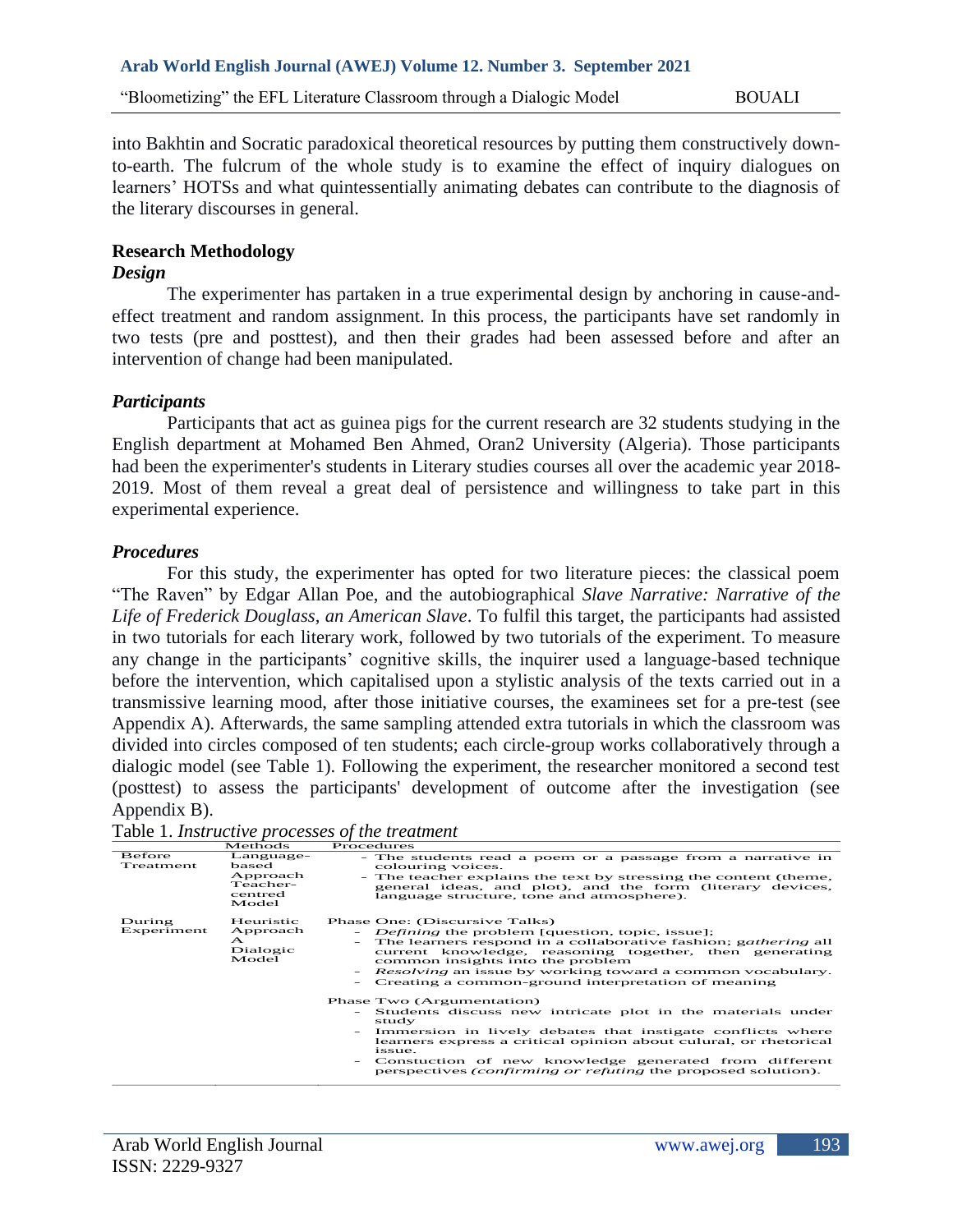"Bloometizing" the EFL Literature Classroom through a Dialogic Model BOUALI

# **Interpretation of Results**

# *Pretest Results*

After thorough appraisals of the participants' pretest sheets, the congregation of the final grades calculated through SPSS reveals that students' scores range between a lower-mark zero point five (0.5) obtained by three students and a top mark of (13) recorded by two participants. Involving still, the statistics also show that twenty-two students (73.3%) could not reach the average as their marks fluctuate between lower grades 0.5 and 9. Statistics wise, in order to have both a holistic and fragmented picture of the participant's performance in this test, the experimenter has focalised on very substantial parameters, which concern the central tendency of the frequency of distribution, and the measures of variability (see Table 2).

|        |    |         | Knowled- Comprehensi- Applicati- Argumentati- Illustra- Analys- Evaluati- Synthe-Postte- |               |         |         |           |               |                  |                |
|--------|----|---------|------------------------------------------------------------------------------------------|---------------|---------|---------|-----------|---------------|------------------|----------------|
|        |    | ge      | on                                                                                       | <sub>on</sub> | on      | tion    | <b>1S</b> | <sub>on</sub> | S <sub>1</sub> S | st             |
|        | 30 | 30      | 30                                                                                       | 30            | 30      | 30      | 30        | 30            | 30               | 30             |
| Mean   |    | 1.41    | 1.20                                                                                     | .9167         | .7167   | .5833   | .5667     | .4833         | .35              | 6.23           |
| Median |    | 1.50    | 1.00                                                                                     | 1.00          | .50     | .50     | .50       | .50           | .00              | 5.75           |
| Std.De |    | .573    | .68983                                                                                   | .70812        | .62537  | .63086  | .63968    | .53310        | .438             | 4.09           |
| Sum    |    | 42.5/75 | 36/75                                                                                    | 27/75         | 21.5/75 | 17.5/75 | 17/75     | 14.5/75       |                  | 10.5/75 187/60 |
|        |    |         |                                                                                          |               |         |         |           |               |                  |                |

#### Table 1. *Descriptive statistics of the pretest score*

As displayed in table two, descriptive statistics portray that the general pretest mean is (6.23), and the exact midpoint is 5.75. Besides, the results have also demonstrated through standard deviation that the dispersion between variables is huge (4.09). Regarding the eight skills of critical thinking selected for the testing, the data shows that students had acceptable scores in knowledge (42.5) and comprehension (36), and deficient scores in others levels like synthesis (10.5) and evaluation (14.5).

### *Posttest Results*

Impressionately, the posttest grades attain the average with a minimum score of 6.5 and a maximum score (15.5). The statistics also showcase that twenty-two students could get the average with scores that oscillate between (10) and (15.5). However, 26.7% of the participants could not pursue satisfactory results as their marks range from six to nine point five. As far as variability and central tendency measures are concerned, the data depicts that the overall mean of the posttest is 10.98, and the median score is 10.75. Substantially still, the standard deviation is found out to be satisfactory (2.11), since the value of the dispersion between the variables is not that large (see table 3).

|   |        | Stu - | Knowled | Comprehensi Applicatio Argumentati Illustr Analysi Evaluatio |        |               |               |       |         | Synthes        | Postte |
|---|--------|-------|---------|--------------------------------------------------------------|--------|---------------|---------------|-------|---------|----------------|--------|
|   |        | d     | ge      | on                                                           | n      | <sub>on</sub> | at            | S     | n       | 1S             | st     |
| N | Vali   | 30    | 30      | 30                                                           | 30     | 30            | 30            | 30    | 30      | 30             | 30     |
|   | d      |       |         |                                                              |        |               |               |       |         |                |        |
|   | Mean   |       | 1.6833  | 1.45                                                         | 1.3667 |               | 1.3333 1.3167 | 1.30  | 1.28    | 1.25           | 10.98  |
|   | Median |       | 1.5000  | 1.50                                                         | 1.50   |               | 1.50          | 1.50  | 1.50    | 1.00           | 10.75  |
|   | Std.De |       | .33434  | .56248                                                       | .45359 |               | .60648.46393  | .361  | .503    | .468           | 2.11   |
|   | V      |       |         |                                                              |        |               |               |       |         |                |        |
|   | Sum    |       | 50.5/75 | 43.5/75                                                      | 41/75  | 40/75         | 39.5/7        | 39/75 | 38.5/75 | 37.5/75 329.50 |        |
|   |        |       |         |                                                              |        |               |               |       |         |                |        |

Table 2. *Descriptive statistics of the posttest score*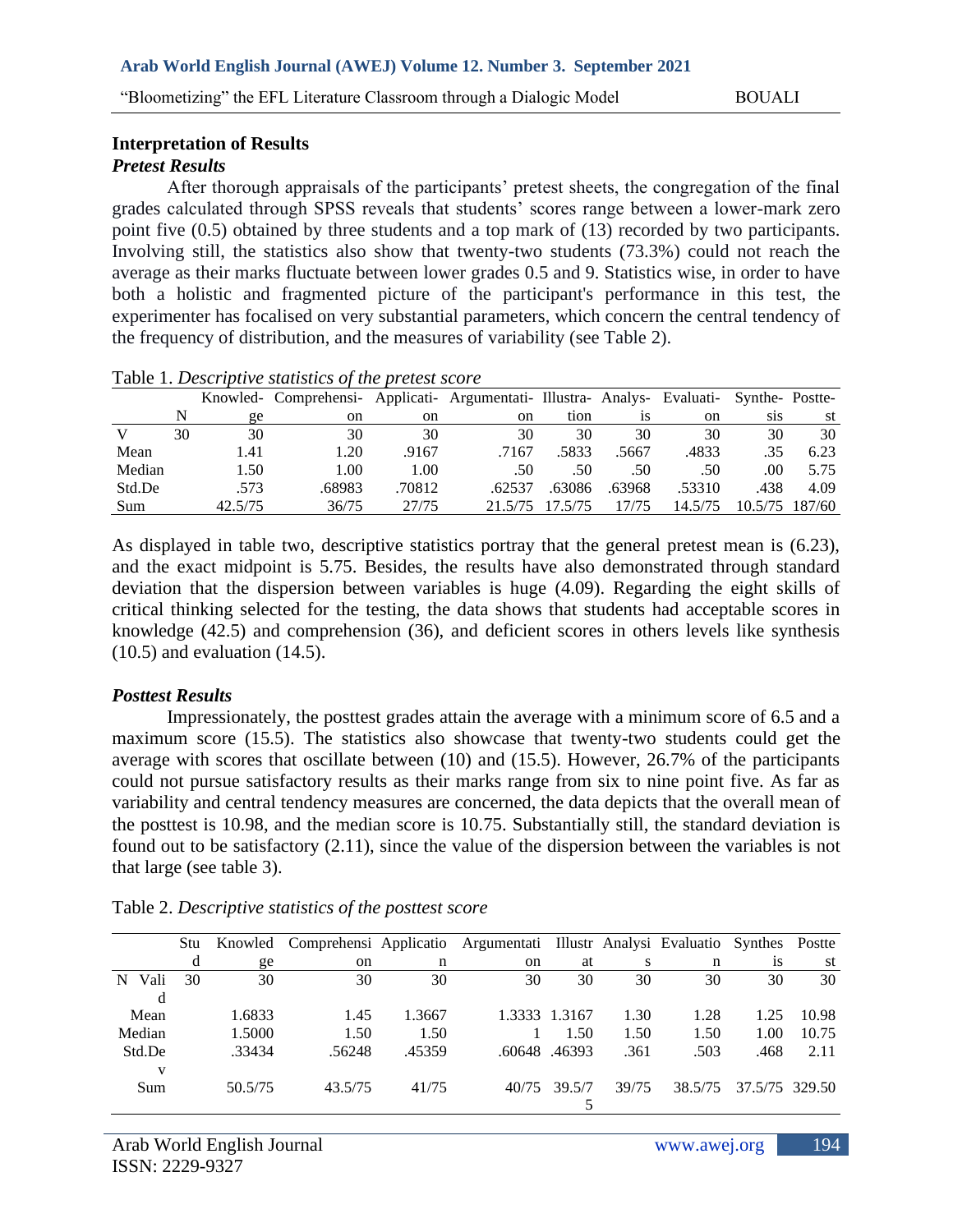Leaning always on the outcome from table three, the particularised view highlights that the total sum germane to each HOTS component is above the average ranging from (50.5) in terms of knowledge and (37.5) for synthesis culminating into a total of 329.50 scores out of six hundred.

# *Comparison between the Pre/Posttest Scores*

For testing whether the change in the same participants' scores after a course of instruction is statistically significant, the findings of the pretest have been measured up against the posttest through the conduction of Paired-Samples t-Test (SPSS). This Parametric test includes the measurement of the P-value, T-value, and differences in Mean.

|      | Paired Differences |                                |           |            |            |            |       |       |            |
|------|--------------------|--------------------------------|-----------|------------|------------|------------|-------|-------|------------|
|      |                    | 95% Confidence Interval of the |           |            |            |            |       |       |            |
|      |                    |                                | Std.      | Std. Error | Difference |            |       |       | $Sig. (2-$ |
|      |                    | Mean                           | Deviation | Mean       | Lower      | Upper      |       | df    | tailed)    |
| Pair |                    | Test -4.75                     | 2.59891   | .47449     | $-5.72045$ | $-3.77955$ |       | $-29$ | .000       |
|      |                    |                                |           |            |            |            | 10.01 |       |            |

Table 3. *Paired samples statistics of the participants' pre/posttest scores* 

With respect to the shift in the central of tendency (Std. deviation) and the measures of variability (Mean), table four reveals that there is excellent progress in the participants' scores after treatment with a difference of (-4.75) in mean and (2.56) in std. Dev. Crucially enough, the last fundamental point to draw out from these findings is that the difference between the pre and post-test scoring is proved to be statistically significant. One efficient evidence of the effectiveness of the experiment is the *t-*value characterized by a high magnitude far-bigger than  $-0$  (t=  $-10.01$ ) with a significant degree of freedom in scores (df=29). Most prominently, the final *Paired Samples Test* data ensures that the difference between the two mean scores is statistically significant since the *p*-value is smaller than one per cent  $(0.001)$ , i.e.  $(p=0.000<0.001$ ,  $t=-10.01$ ,  $df=29$ ). Armed by all these statistics, there is now a vital clue upholding the claim that adopting a dialogic argumentative model inside EFL literature classrooms has developed learners HOTSs at the end of the experiment compared to the beginning.

# **Discussion and Interpretation of the Main Results**

As illumined earlier in this paper, the study targets at calling into question the role of embracing dialogic inquisitive teaching to explore the literary texts and highlights its impact on the 2nd year EFL students' critical thinking skills at Oran2 University. The results of the test gaged through SPSS propel to the substantiation that the implementation of the dialogic teaching model that reconciles between Bakhtin's euphonious dialogues and Socrate's conflicts has enhanced – to a considerable extent– second year EFL learners' HOTSs in an assortment of ways. Fortified by the statistics obtained from the test, 30 participants seem to outperform the pretest results by climbing into positive ranks pursuing thus an enormous leap in mean from 6.23 to 10.98. Noticeably, the talks ably supervised by the teacher and assisted by team-group share of thoughts is proved to slacken down the cryptic and elusive blind spots of the texts. For instance, the learners in the classroom could negotiate superstitious beliefs and their relation to culture in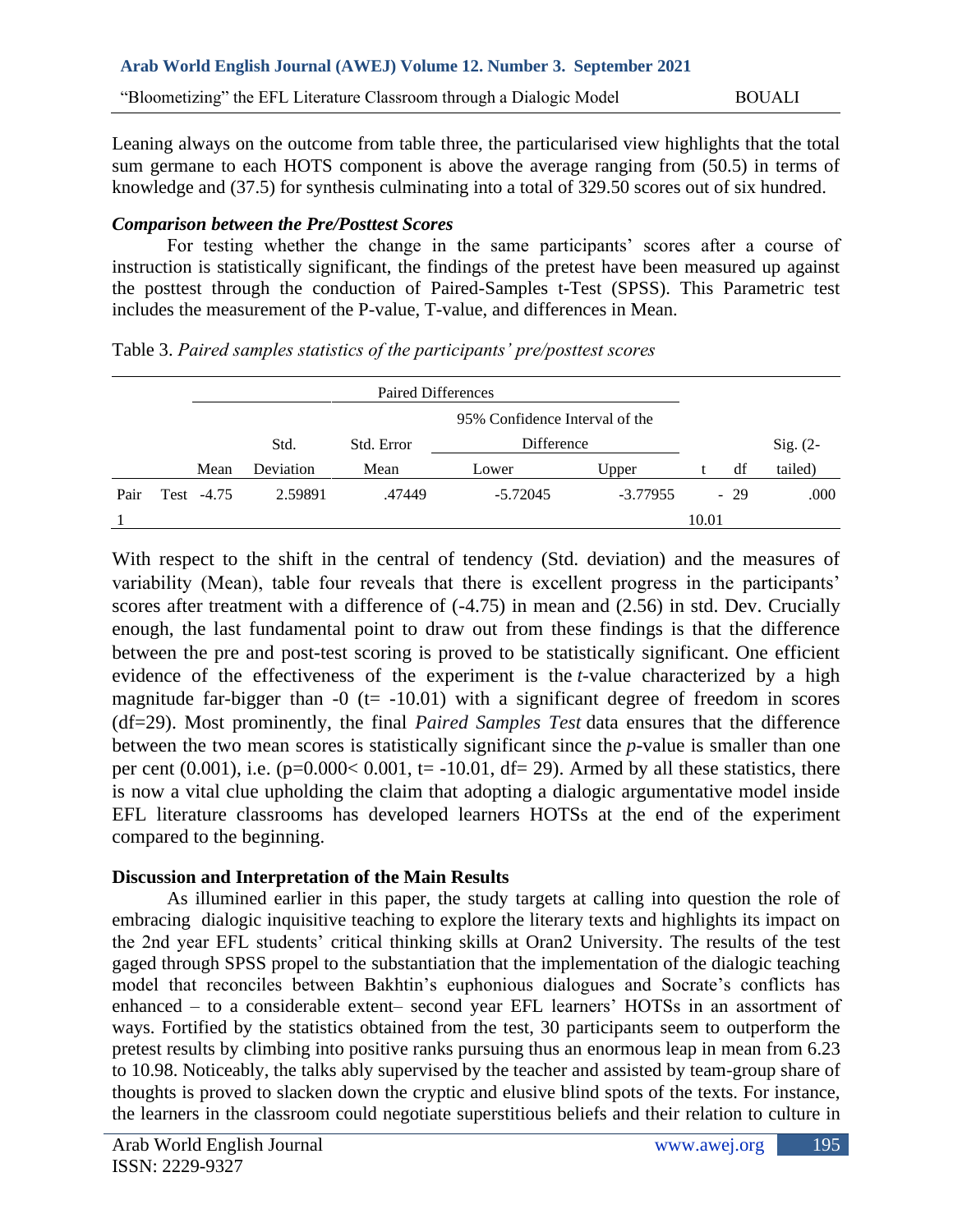the 'Raven', which the poet personifies as an envisioning of bad omen and upcoming death. Besides this advantage, argumentations could also offer the learners a spacious vent to conjugate their contradictory attitudes and disagreement with many sensitive issues and values which they compared to their own beliefs, cultural stances and experiences. This could say that the final solution is not always that offered by others, but it could pop from one's mind and spirit, then burst into the classroom scene.

In a more detailed fashion, there are many stamps of thriving progress witnessed for each critical thinking skill. Begining by the lower-order five cognitive skills, the findings pinpoint a certain improvement which is not very tempestuous since the learners had already manifested an acceptable level in lower-skills before treatment. For instance, concerning 'knowledge,' the participants have only succeeded to obtain 50.5 points out of 75 points while they had 42.5 points in the pretest. However, for other elements like application and argumentation, a great development in scores is visibly reckoned as the students could outstrip their previous grades striding from (27 and 21.5) to (41 and 40) scores, respectively.

From a brighter corner, enriching the literature classroom through dialogues, debates and autonomy of learning proves a game-changer methodology that promotes learners' HOTSs in a lucid way. As the study illumines, the participants have bared a honed level of strength in many critical thinking skills, not least in synthesis (-27 scores), evaluation (-24 scores) and analysis (- 22). Transcending beyond numbers to words, these cogent findings entice the researcher literally to embrace the hypothetical assumption avouching that teaching literature through a dynamically dialogic argumentative model has been – to a considerable extent – effective and yielding to the 2nd year EFL students' HOTSs at Oran University (Tlemcen).

The pivotal meaning of this study is to emphasise the fruitful and constructive potential of dialogism to reconfigure the students' cognitive system, by furnishing their brain with new toolkits and privy ideas that help them create a critical and contemplative interpretation of the artworks. It is also a way to toughen the relationships between the learners, and help them foster new learning habits, like the ability to listen to others, accepting other's views forbearingly, and talking out their thoughts intellectually, wittily and respectfully. It is also important to note that the study would help to fill in the gap between literature didactics and applied linguistic theories, by depicting a new model that recycles both of Bakhtin's and Socratic substance of mind. It shows the power of this model as a transparent prism, whose legs often look paradoxical, but in truth, they are ideally equal and complement. Most crucially, the findings of this study suggest that talks alone are not sufficient, and the teachers should monitor their literature classes through the instigation of conflicts and inquiry-based tasks that are ought to stimulate complex and profound engagement with the artefacts affecting prodigiously how readers think, respond, and communicate with the texts. Nevertheless, beyond the idealistic outlooks to the subject, and on the ground of the findings achieved, one would also face scepticism about the possibility of utilizing this complex model with lower-grade learners, wondering how much dialogism may always fit into the picture. Therefore, the study invites the researchers and instructors on a parallel scale to reflect diagnostically about new dialogic techniques that can be conducive to cater to multiple levels of EFL learners' tastes, needs, and learning styles. In a nutshell, the study can confirm that the melting of inquiry and discursive dialogues had offered a great impetus for "bloometizing" 2nd year EFL literature classes, by emboldening the students' thinking habits of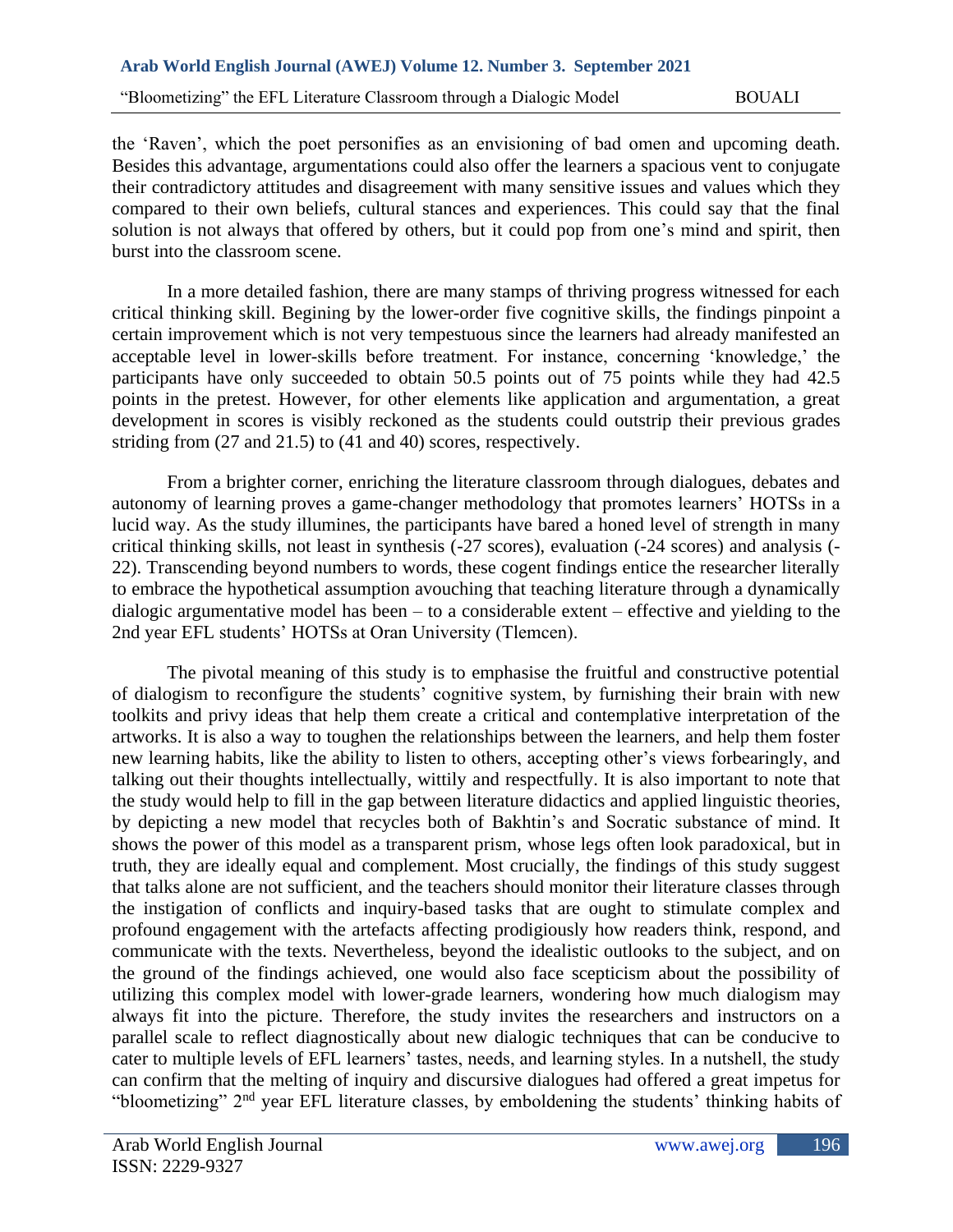mind, deepening the learners' understanding of the text, and proffering a new spirit and synergy for intensive readings and analytical strategies.

## **Conclusion**

Based on the ideas discussed in this paper, one would reassuringly confess that this study could successfully attain the ennobling purpose of this research, which is to sparkle the potential of dialogism inside EFL literature settings and its positive impact on students' cognitive reasoning. As a reminiscence, this modest paper draws favourable notes on the effectiveness of implementing a state-of-the-art dialogic model on the learners' HOTSs. As the study revealed, participants in the majority could develop their cognitive sapience and strategies, especially their highest-order skills (like synthesis, analysis and evaluation) after assisting a vital experiment monitored by the researcher. The findings also unveiled the poor and cons complexities besieging teaching literature through slipshod and transmissive modes of instruction, which limited the learners' understanding of the text and put them inside the shell of passivity and laziness. In the light of this account, we would suggest some core teaching practices like discursive talks, literary circles and Socratic argumentations as a medium to slake the learners' thirst not just to read literature but also to reach into the depth of literary texts. It is also a way to promote commitment and open-mindedness to other's cultures and traditions in the classroom and to supply the learners with the syntax that propels them to cross the hyphen to the kaleidoscopic patterns and properties of the literary world, language and identity metamorphosis engulfed by the wisdom of others and their entrenched mercury of geniuses. All in all, one may say that dialogue foregrounds alternative ways of approaching the rhetorical text(s) irrespective of canonical literary boundaries. However, despite that this paper is suffused effusively with an aura of faith in the ethical and intellectual merits of learning collaboratively, it stays only a signpost towards this attempt. Backlight picture of this subject also shows a lot of thorny perils related to the complexity of summoning up all students to talk, and questions like whether dialogues are always supportive clues inside literature classrooms stay dialectical and unsolved debates to the present time. For this reason and others, the last lines of this research offer an eloquently aspirational appeal to the future researchers -coming with that eagerness in the fieldto surpass the side-effects and the constraints of this study. They are kindly recommended to keep looking for other animating subjects, like interdisciplinary learning and cinematic literature, which may draw a bright vista in the teaching of literature in the future.

Finally, to refine teaching literature in the EFL context, the teachers can apply other instructive tools and methods that may create a convivial atmosphere for nourishing and animating the study of literariness. For instance, in this digital age where people are much stuck to the screen and social media life, teachers can use other active tools, like e-learning and social media resources (e.g., interacting with the students in digital groups in Facebook, Twitter, Instagram, Skype or e-learning platforms). These electronic aids might be pure serendipity for discovery, and a whimsical landscape to critical digital literacy where students can breathe a thinner air of impartiality and amusement, exchange intellectual and emotional 'big thoughts' and also 'silly' and 'genuine' remarks. They can watch films and videos that drive them to appreciate literature as a subtle idiom of life and a fictitious version of reality. They may simply turn into a dynamic and enriching genre of learning so riveting in its very innovative texture and frame.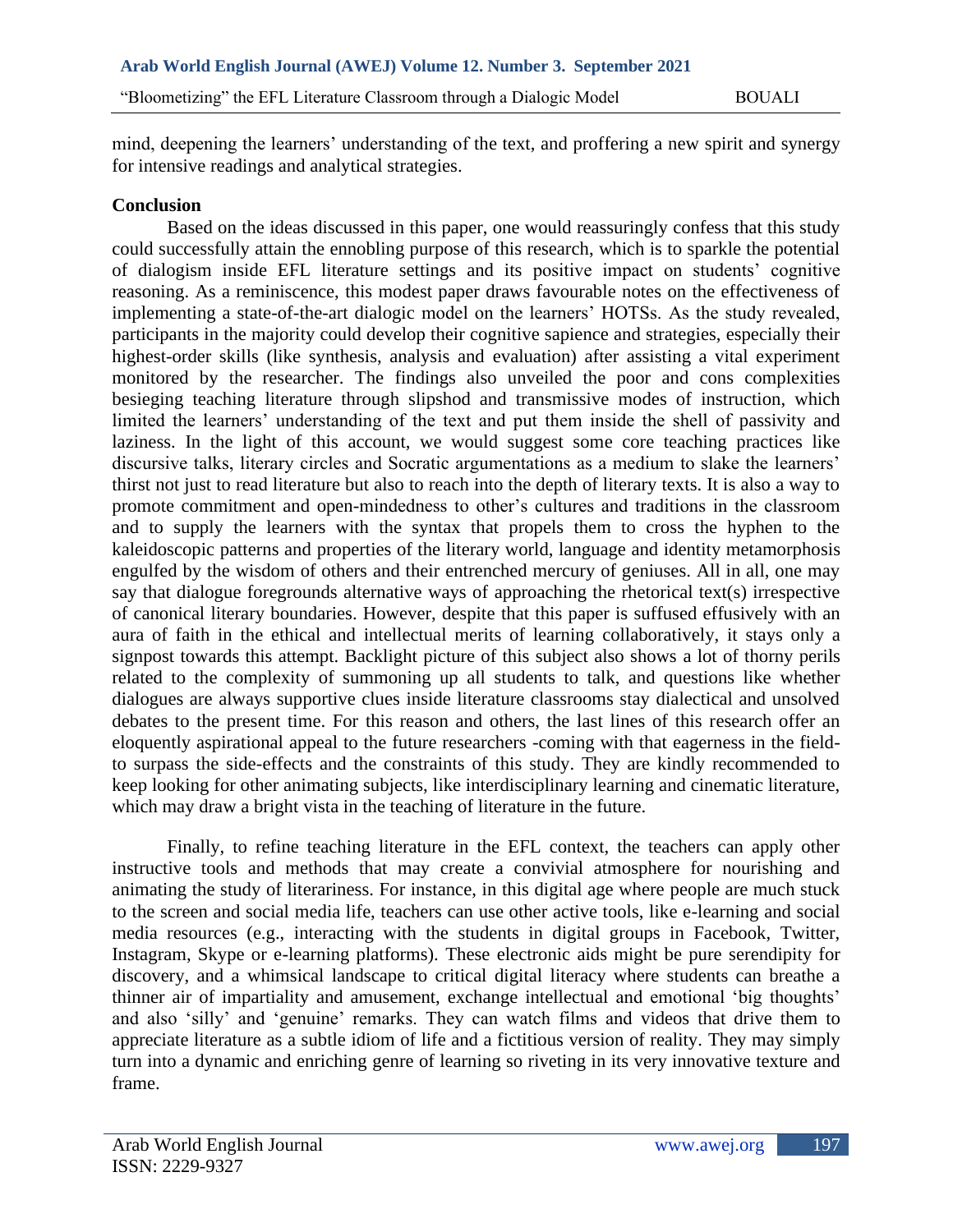#### **About the author**

Dr Amina BOUALI is a senior lecturer at the University of Oran 2 in Algeria. She obtained her PhD in English Literature from the University of Tlemcen, Algeria. Professionally, her main areas of interest comprise Literature and Cultural Studies, Comparative Literature, and Teaching English as a Foreign Language (TEFL). DOI: http://dx.doi.org/10.24093/awejtls/vol4no2.

#### **References**

- Alam, M. M. (2013). Banking Model of Education in Teacher-Centered Class: A Critical Assessment. *Research on Humanities and Social Sciences*, *3*(15), 27–31. Retrieved from https://www.iiste.org/Journals/index.php/RHSS/article/view/7939
- Alexander, R. (2020). *A Dialogic Teaching Companion*. New York, NY: Routledge.
- Bakhtin, M. M. (1983). Discourse in the Novel. In M. Holquist (Ed.), & C. Emerson (Trans.), The Dialogic Imagination: Four Essays (pp. 259–422). Austin: University
- Bakhtin, M. (1984). *Problems of Dostoevsky's Poetics*. Minneapolis: University of Minnesota Press.
- Bakhtin, M. (2014). From the prehistory of novelistic discourse. In N. Wood & D. Lodge (Eds.), *Modern Criticism and Theory: A Reader* (pp. 235–263). New York: Routledge.
- Bloom's Taxonomy of Educational Objectives | The Center for Teaching and Learning | UNC Charlotte. (n.d.). Retrieved July 24, 2020, from https://teaching.uncc.edu/servicesprograms/teaching-guides/course-design/blooms-educational-objectives
- Commeyras, M. (1993). Promoting Critical Thinking through Dialogical-Thinking Reading Lessons. *The Reading Teacher*, *46*(6), 486–494.
- Delic, H., & Becirovic, S. (2016). Socratic Method as an Approach to Teaching. *European Researcher*, *111*(10), 511–517. https://doi.org/10.13187/er.2016.111.511
- Elder, L., & Paul, R. (1998). The Role of Socratic Questioning in Thinking, Teaching and Learning. In P. Freire (Ed.), *Pedagogy of the Oppressed* (pp. 297–302). New York: Continuum.
- Fenner, A.-B. (2001). Dialogic Interaction with Literary Texts in the Lower Secondary Classroom. In A.-B. Fenner (Ed.), *Cultural Awareness and Language Awareness Based on Dialogic Interaction with Texts in Foreign Language Learning* (pp. 13–46). Strasbourg: Council of Europe.
- Ferguson, P. M., & Young, T. A. (1996). Literature Talk: Dialogue Improvisation and Patterned Conversations with Second Language Learners. *Language Arts*, *73*(8), 597–600.
- Foster, E. M. (1951, October 7). Sayings of the Week [Quotes].
- Freire, P. (2000). *Pedagogy of the Oppressed*. New York: Continuum.
- Freire, P., & Shor, I. (1987). *A Pedagogy for Liberation: Dialogues on Transforming Education*. Westport: CT: Bergin & Garvey.
- Hayes, W. (1990). Critical Thinking through Literature: A Dialogue Teaching Model. *Critical and Creative Thinking Capstones Collection*, *140*. Retrieved from https://scholarworks.umb.edu/cct\_capstone/140
- Koschmann, T. (2015). *Toward a Dialogic Theory of Learning: Bakhtin's Contribution to Understanding Learning in Settings of Collaboration*. 1–12. Palo Alto, California: Mahwah, NJ: Lawrence Erlbaum Associates.
- Kozulin, A. (1996). A literary model for psychology. In D. Hicks (Ed.), *Discourse, Learning, and Schooling* (pp. 145–164). Cambridge: Cambridge University Press. https://doi.org/10.1017/CBO9780511720390.005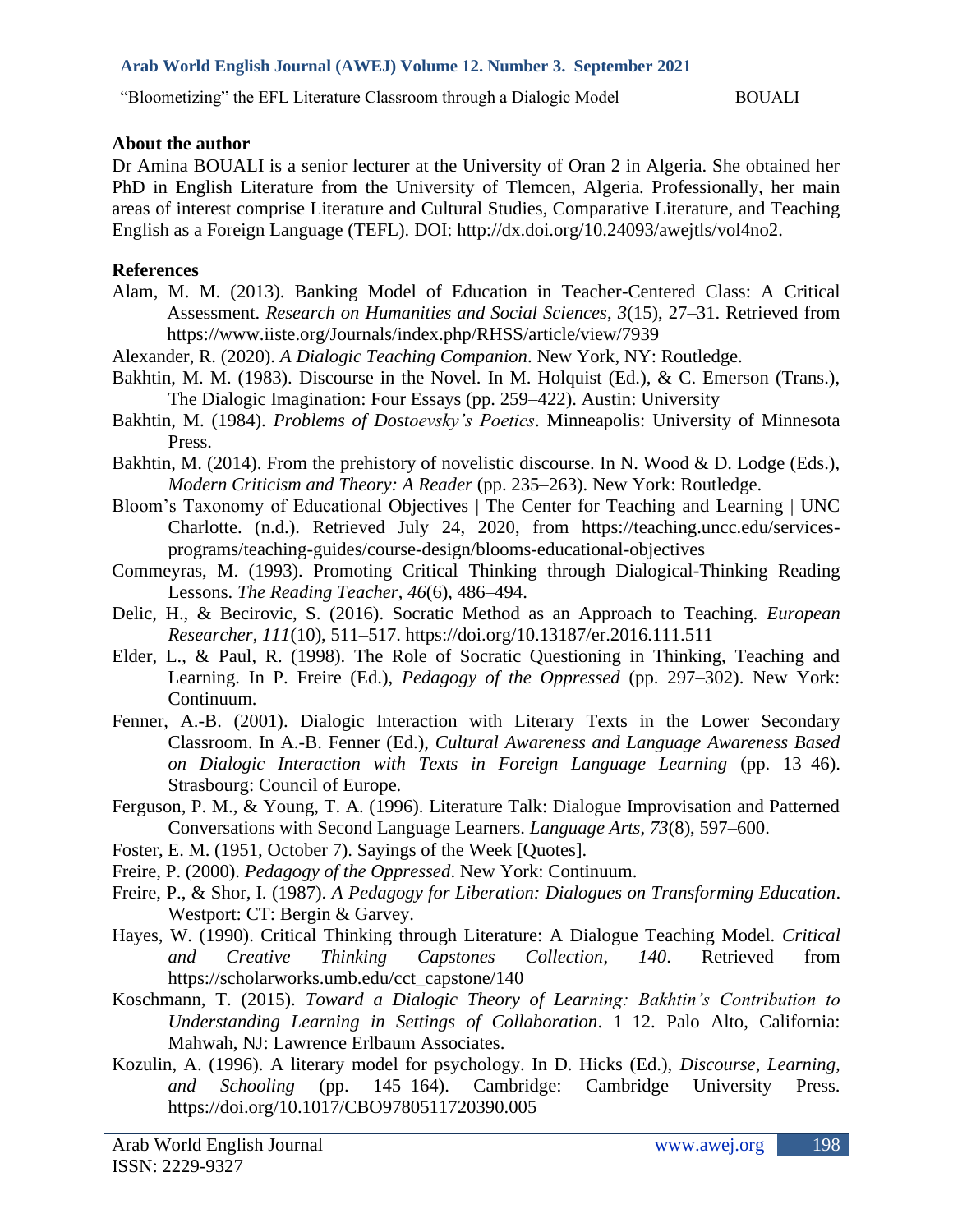#### **Arab World English Journal (AWEJ) Volume 12. Number 3. September 2021**

"Bloometizing" the EFL Literature Classroom through a Dialogic Model BOUALI

- Langer, J. A. (1995). *Envisioning Literature: Literary Understanding and Literature Instruction*. New York: Teachers College Press.
- Larson, L. C. (2009). Reader Response Meets New Literacies: Empowering Readers in Online Learning Communities. *The Reading Teacher*, *62*(8), 638–648.
- Littleton, K., & Howe, C. (Eds.). (2010). *Educational Dialogues: Understanding and Promoting Productive interaction*. Routledge.
- Littleton, K., & Mercer, N. (2013). *Interthinking: Putting talk to work*. Abingdon, Oxon: Routledge.
- Lyle, S. (2008). Dialogic Teaching: Discussing Theoretical Contexts and Reviewing Evidence from Classroom Practice. *Language and Education*, *22*(3), 222–240. https://doi.org/10.1080/09500780802152499
- Morgan, C., & Cain, A. (2000). *Foreign Language and Culture Learning from a Dialogic Perspective*. Clevedon England: Multilingual Matters.
- Murphy, P. K., Wilkinson, I. A. G., Soter, A. O., Hennessey, M. N., & Alexander, J. F. (2009). Examining the Effects of Classroom Discussion on Students' Comprehension of Text: A Meta-Analysis. *Journal of Educational Psychology*, *101*(3), 740–764. https://doi.org/10.1037/a0015576
- Parker, W. C. (2010). Listening to Strangers: Classroom Discussion in Democratic Education. *Teachers College Record*, *112*(11), 2815–2832.
- Paul, R., & Elder, L. (2003). *The Miniature Guide to Critical Thinking Concepts and Tools*. Dillon Beach, Calif: Foundation for Critical Thinking.
- Renshaw, P. D. (2004). Dialogic teaching, learning and instruction: Theoretical roots and analytical frameworks. In J. van den Linden & P. D. Renshaw (Eds.), *Dialogic Learning: Shifting Perspectives to Learning, Instruction, and Teaching* (pp. 1–15). Dordrecht; New York: Springer.
- Reznitskaya, A. (2012). Dialogic Teaching: Rethinking Language Use during Literature Discussions. *Reading Teacher*, *65*(7), 446–456. https://doi.org/10.1002/TRTR.01066
- Reznitskaya, A., & Gregory, M. (2013). Student Thought and Classroom Language: Examining the Mechanisms of Change in Dialogic Teaching. *Educational Psychologist*, *48*(2), 114– 133. https://doi.org/10.1080/00461520.2013.775898
- Reznitskaya, A., Kuo, L.-J., Clark, A.-M., Miller, B., Jadallah, M., Anderson, R. C., & Nguyen‐ Jahiel, K. (2009). Collaborative reasoning: A dialogic approach to group discussions. *Cambridge Journal of Education*, *39*(1), 29–48. https://doi.org/10.1080/03057640802701952
- Schultz, J. M. (2001). The Gordian Knot: Language, Literature, and Critical Thinking. In V. M. Scott, H. Tucker, & S. S. Magnan (Eds.), *SLA and the Literature Classroom: Fostering Dialogues, 2001 AAUSC Volume* (pp. 3–31). Boston: Heinle.
- Seymour, M., Thanos, T., Newell, G. E., & Bloome, D. (2020). Teaching Literature Using Dialogic Literary Argumentation. In *Routledge, Taylor & Francis Group*. Routledge: Taylor & Francis Group.
- Skidmore, D., & Murakami, K. (2016). Dialogic Pedagogy: An Introduction. In D. Skidmore & K. Murakami (Eds.), *Dialogic Pedagogy: The Importance of Dialogue in Teaching and Learning* (pp. 1–16). Bristol ; Buffalo: Multilingual Matters.
- Strickland, D. S., Dillon, R. M., Funkhouser, L., Glick, M., & Rogers, C. (1989). Research Currents: Classroom Dialogue During Literature Response Groups. *Language Arts*, *66*(2), 192–200.